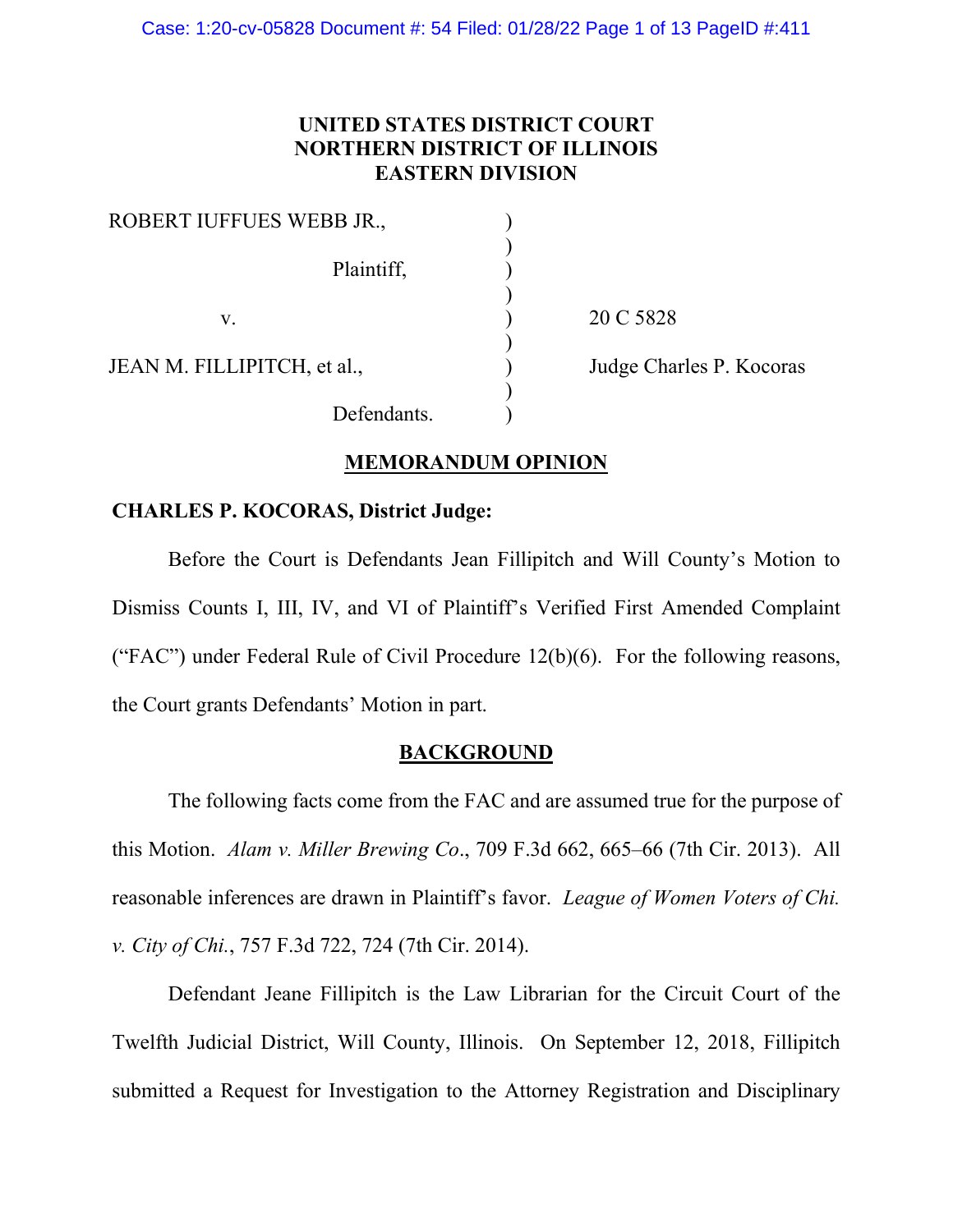Commission of the Supreme Court of Illinois ("ARDC"), claiming Plaintiff was involved in the unauthorized practice of law. As a result of Fillipitch's Request for Investigation, the ARDC investigated the allegations. The complaint against Plaintiff was ultimately dismissed due to lack of substantial evidence.

Plaintiff originally filed a six-count Verified Complaint against Fillipitch and Will County, bringing various federal civil rights and state law claims against Fillipitch, and a *Monell* claim against Will County for failure to properly supervise, control, and discipline.Defendants filed a motion to dismiss the Complaint, which the Court granted in part. The state law claims were dismissed with prejudice and the *Monell* claim was dismissed without prejudice, leaving only Plaintiff's Section 1983 equal protection and Section 1981 claims against Fillipitch.

With leave of Court, Plaintiff is back with a six-count FAC. The FAC adds as defendants the Court Administrator Roger Holland, and other unknown individuals. Against Fillipitch, Plaintiff brings two Section 1981 claims, a Section 1983 equal protection claim, and a state law malicious prosecution claim. Plaintiff also asserts a *Monell* claim against Will County and Holland for failure to properly supervise, control, and discipline.<sup>1</sup> Plaintiff alleges Holland failed to act and follow up on two October 2018 written communications to Holland regarding Fillipitch's ARDC communication; failed to investigate Fillipitch's ARDC communication; and failed to take any

<span id="page-1-0"></span><sup>1</sup> Although Plaintiff lumps Will County and Holland together in his Count VI *Monell* claim, the Court considers Count VI to actually state two claims: a *Monell* claim against Will County, and a separate Section 1983 claim against Defendant Holland.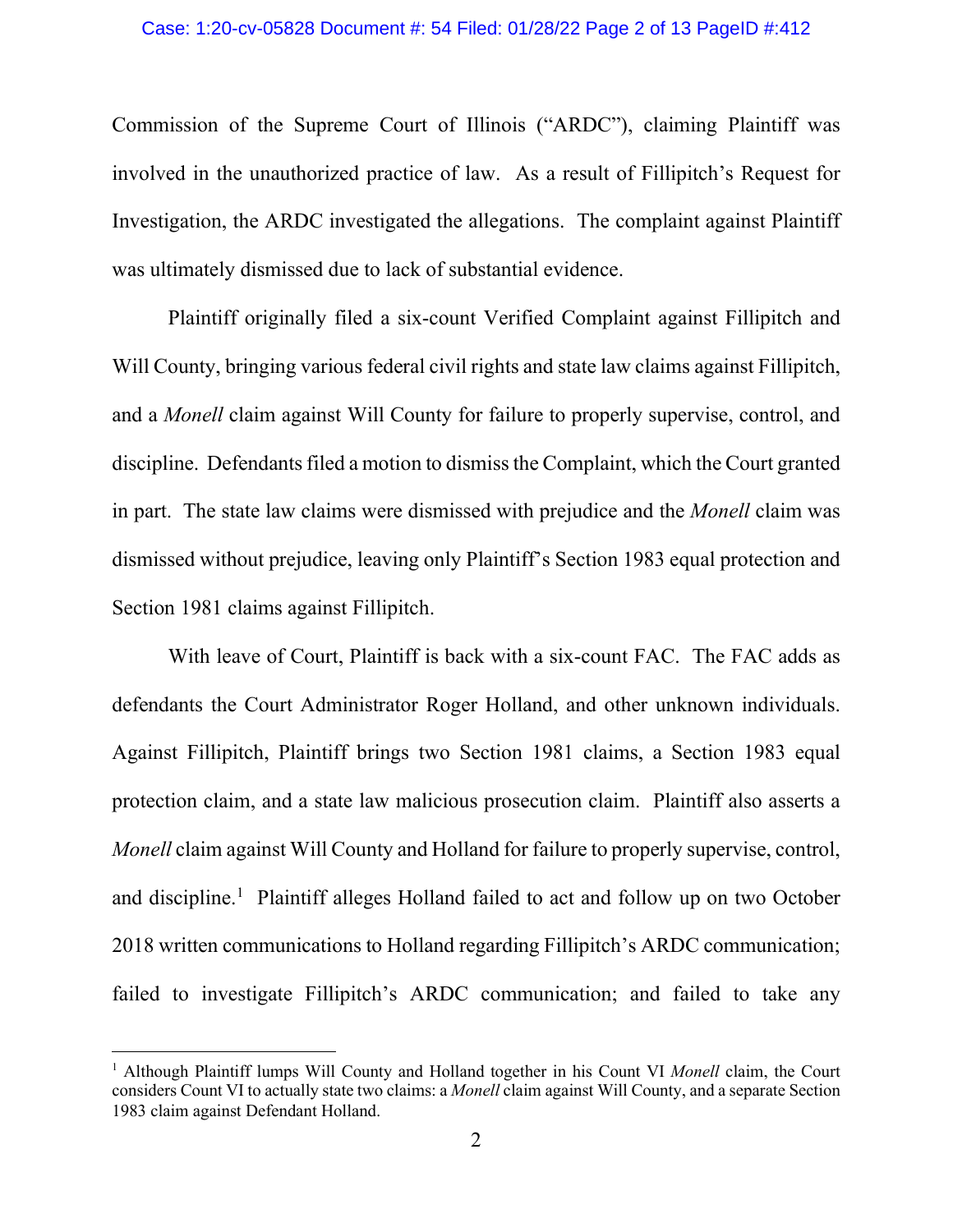disciplinary action against Fillipitch after the ARDC dismissed the complaint due to a lack of substantial evidence.

Defendants Fillipitch and Will County (collectively, "Defendants") move to dismiss Counts I, III, IV, and VI of Plaintiff's FAC under Rule 12(b)(6).

## **LEGAL STANDARD**

A motion to dismiss under Rule 12(b)(6) "tests the sufficiency of the complaint, not the merits of the case." *McReynolds v. Merrill Lynch & Co.*, 694 F.3d 873, 878 (7th Cir. 2012). The allegations in the complaint must set forth a "short and plain statement of the claim showing that the pleader is entitled to relief." Fed. R. Civ. P. 8(a)(2). A plaintiff need not provide detailed factual allegations, but it must provide enough factual support to raise its right to relief above a speculative level. *Bell Atl. Corp. v. Twombly*, 550 U.S. 544, 555 (2007).

A claim must be facially plausible, meaning that the pleadings must "allow . . . the court to draw the reasonable inference that the defendant is liable for the misconduct alleged." *Ashcroft v. Iqbal*, 556 U.S. 662, 678 (2009). The claim must be described "in sufficient detail to give the defendant 'fair notice of what the . . . claim is and the grounds upon which it rests.'" *E.E.O.C. v. Concentra Health Servs., Inc.*, 496 F.3d 773, 776 (7th Cir. 2007) (quoting *Twombly*, 550 U.S. at 555). "[T]hreadbare recitals of the elements of a cause of action, supported by mere conclusory statements," are insufficient to withstand a 12(b)(6) motion to dismiss. *Iqbal*, 556 U.S. at 678.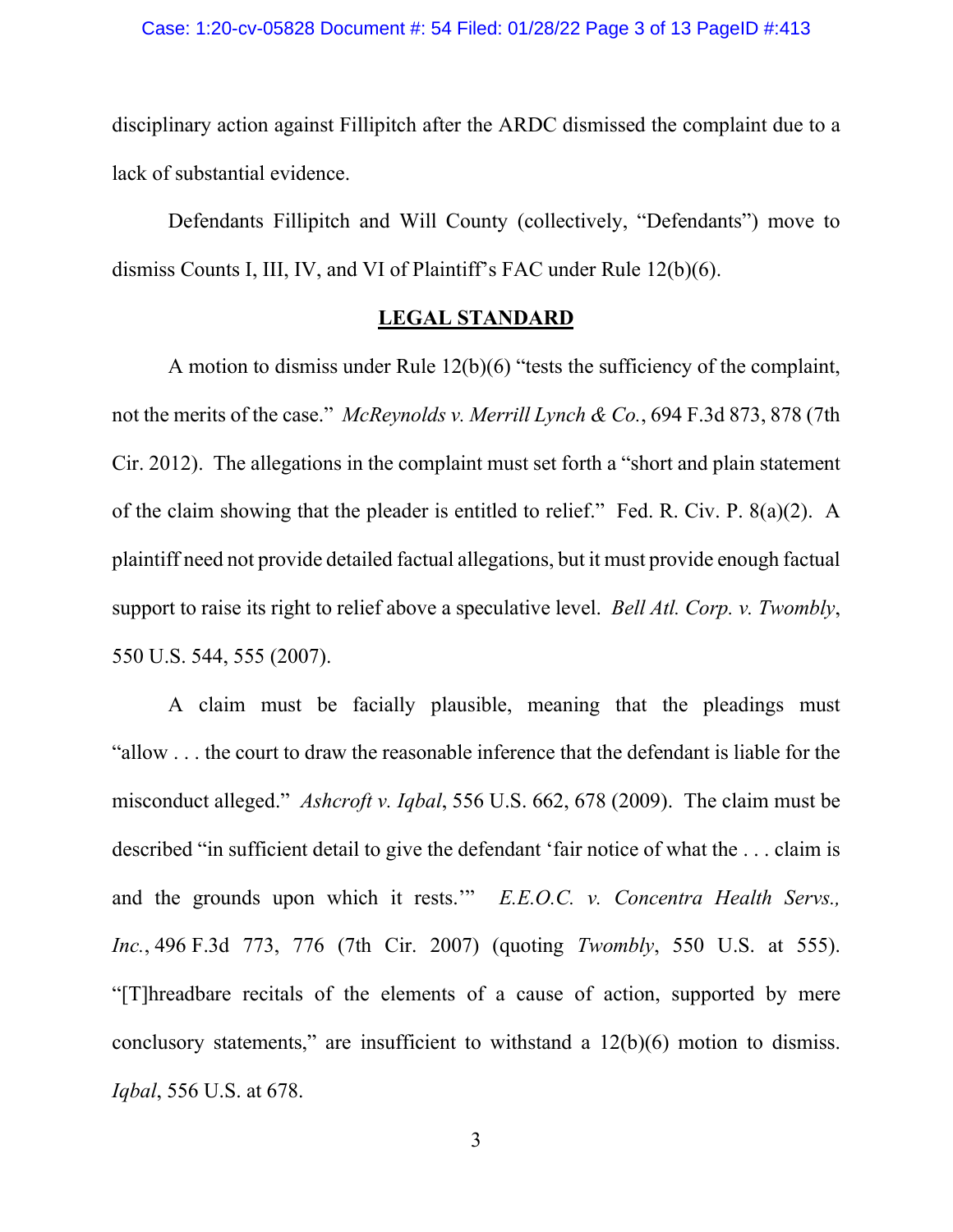### **DISCUSSION**

Defendants make several arguments in favor of dismissing Counts I, III, IV, and VI of Plaintiff's FAC. First, Defendants argue Count I, a new Section 1981 claim against Fillipitch, must be dismissed because it is time-barred. Second, Defendants assert Fillipitch has absolute immunity from the state law malicious prosecution claim in Count III. Third, Defendants contend the Section 1985(3) claim against Fillipitch in Count IV is duplicative of other claims. Finally, Defendants argue Plaintiff cannot state a *Monell* claim against Will County because Fillipitch's and Holland's positions are controlled and supervised by the chief judge of the circuit court, which is a separate legal entity from Will County. Defendants also ask the Court to address the claim against Holland even though Holland has not yet been served. The Court addresses each argument in turn.

## **I. Count I: Section 1981 Claim**

Defendants first argue for dismissal of the Section 1981 claim against Fillipitch in Count I. Defendants claim Count I is time-barred because it is based on conduct which occurred more than two years before the lawsuit was filed.

As an initial matter, Section 1981 "does not create a private right of action against state actors." *Campbell v. Forest Pres. Dist. of Cook Cnty., Ill.*, 752 F.3d 665, 671 (7th Cir. 2014). Rather, Section 1983 "provides the exclusive damages remedy for the violation of the rights guaranteed by [Section] 1981 when the claim is pressed against a state actor." *Jett v. Dallas Indep. Sch. Dist.*, 491 U.S. 701, 735 (1989). In other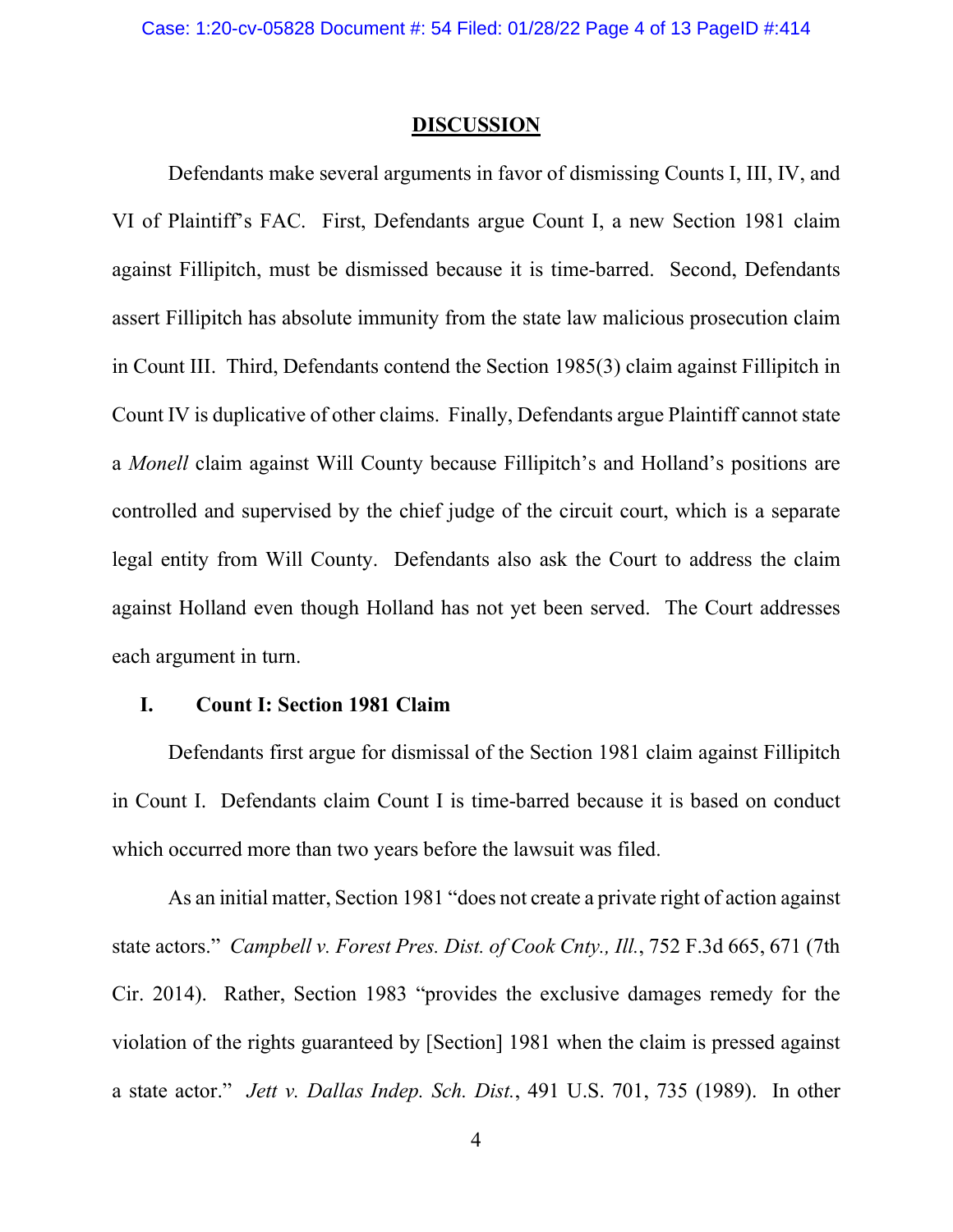#### Case: 1:20-cv-05828 Document #: 54 Filed: 01/28/22 Page 5 of 13 PageID #:415

words, when the statutory violation claimed by the plaintiff is a violation of a right provided by Section 1981, a private party may sue the state actor for that statutory violation only under Section 1983, not under Section 1981; only private parties may be sued directly under Section 1981. *Nitch v. Ester*, 2017 WL 4650878, at \*4 (N.D. Ill. 2017).

Here, however, the question of whether Plaintiff is proceeding under Section 1981 or 1983 is of no moment. "A complaint need not identify legal theories, and specifying an incorrect theory is not a fatal error." *Rabe v. United Air Lines*, 636 F.3d 866, 872 (7th Cir. 2011). Because of this, the Court will not require Plaintiff to amend the FAC simply to shift the statutory basis of his claim from Section 1981 to Section 1983. If Plaintiff has a viable claim that Fillipitch violated rights guaranteed to him by Section 1981, dismissing his FAC "because he erroneously premised his right to remedy that violation on Section 1981 rather than on Section 1983 would serve no purpose; justice would require that he be permitted to amend to bring the claim pursuant to Section 1983 instead." *Nitch*, 2017 WL 4650878, at \*5 (citing Fed. R. Civ. P. 15(a)(2) (courts "should "freely give leave when justice so requires")). The claim asserted may therefore go forward as a Section 1983 claim even though the FAC does not expressly invoke that statute. *See id.*

It is difficult to discern the difference between the two Section 1981 claims against Fillipitch in the FAC, but the Court tends to agree with Defendants' assessment that Count II appears to be based primarily on the September 2018 ARDC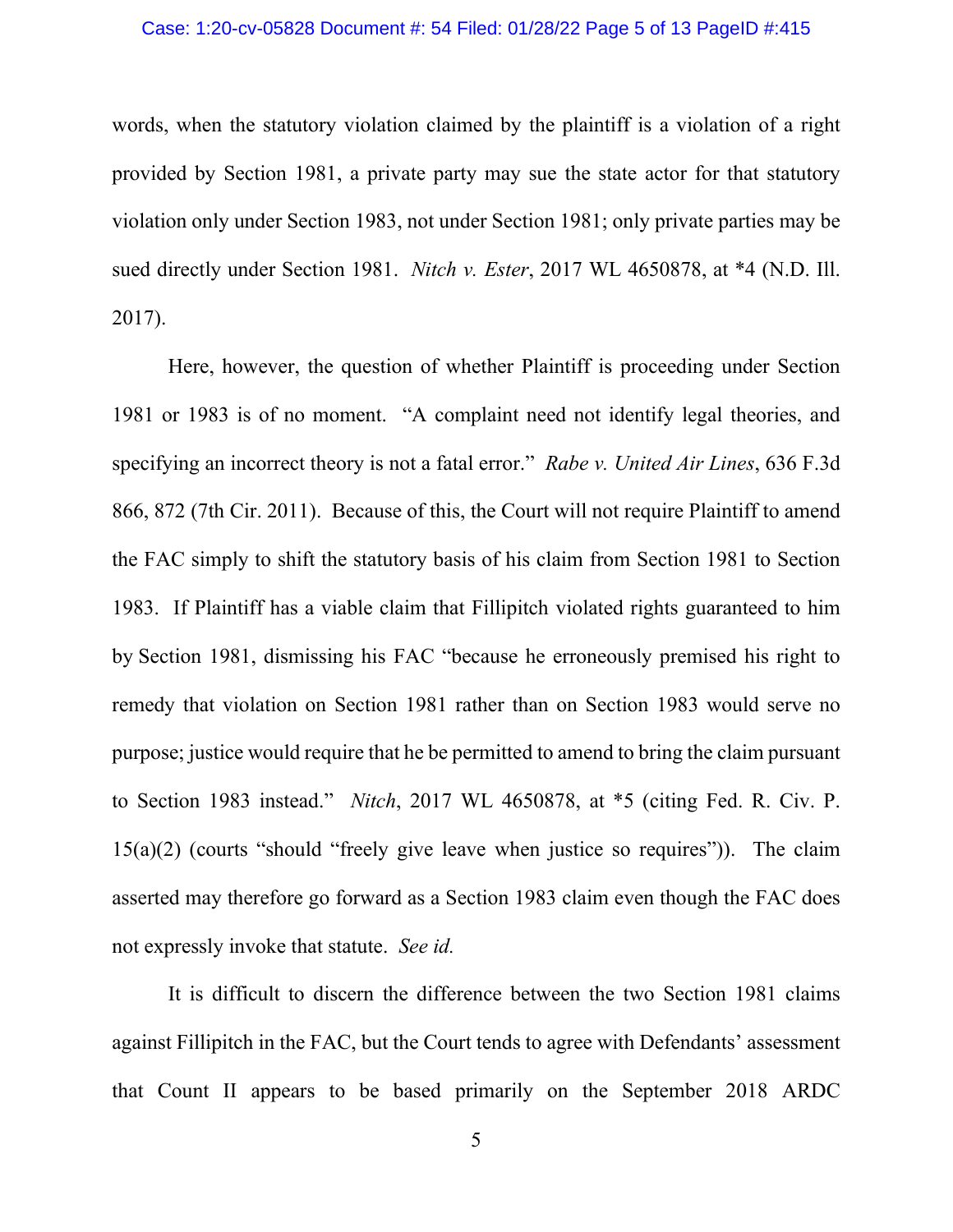#### Case: 1:20-cv-05828 Document #: 54 Filed: 01/28/22 Page 6 of 13 PageID #:416

communication, whereas Count I appears to be based on new allegations about events occurring between January 2017 and July 2018.

The appropriate statute of limitations for Section 1983 claims filed in Illinois is two years. *Tobey v. Chibucos*, 890 F.3d 634, 645 (7th Cir. 2018). However, courts generally do not dismiss claims under Rule 12(b)(6) for failure to be brought within the statute of limitations, because the statute of limitations is an affirmative defense. *Chi. Bldg. Design, P.C. v. Mongolian House, Inc.*, 770 F.3d 610, 613 (7th Cir. 2014). Dismissal based upon affirmative defenses is rare because "these defenses typically turn on facts not before the court at [this] stage." *Brownmark Films, LLC v. Comedy Partners*, 682 F.3d 687, 690 (7th Cir. 2012). For dismissal to be granted, "the allegations of the complaint itself [must] set forth everything necessary to satisfy the affirmative defense." *Chi. Bldg. Design*, 770 F.3d at 613–14 (quoting *United States v. Lewis*, 411 F.3d 838, 842 (7th Cir. 2005)). If there is "*any* set of facts that if proven would establish a defense to the statute of limitations," then a motion to dismiss should be denied. *Clark v. City of Braidwood*, 318 F.3d 764, 768 (7th Cir. 2003).

It may very well turn out that Count I is barred by the statute of limitations. But, the lack of clarity surrounding the dates of the events recounted in Count I precludes the Court from conclusively determining whether the claim is barred by the statute of limitations at this time. Accordingly, the Court denies Defendants' motion to dismiss Count I on this basis.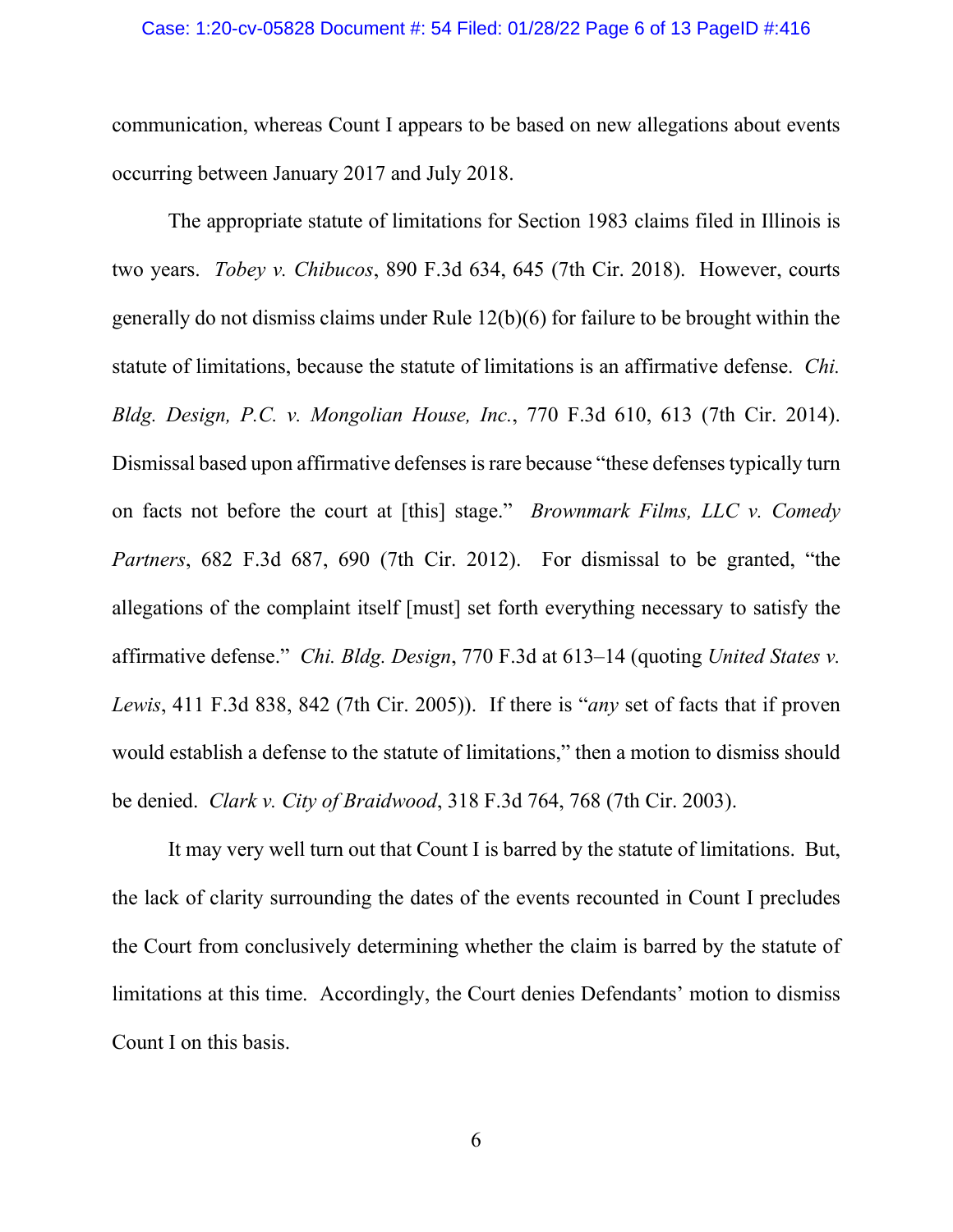### **II. Count III: State Law Malicious Prosecution Claim**

Defendants argue Count III against Fillipitch must be dismissed because Fillipitch is immune under Illinois Supreme Court Rule 775. Defendants are correct. Rule 775 provides an absolute privilege for any statement made to the ARDC in a complaint regarding the unauthorized practice of law. *See Casamento v. Berendt*, 2018 IL App (2d) 180086, ¶ 8. This Court previously held Fillipitch was immune from the state law claims raised in Plaintiff's original complaint. *See Webb v. Fillipitch*, 2021 WL 4634846, at \*2 (N.D. Ill. 2021) (Kocoras, J.). That same immunity defeats Plaintiff's state law malicious prosecution claim. Count III is dismissed with prejudice.

## **III. Count IV: Section 1985(3) Claim**

In Count IV, Plaintiff asserts a Section 1985(3) claim, alleging Fillipitch conspired with unidentified others to violate his equal protection rights under the Fourteenth Amendment. Defendants argue the Section 1985(3) claim against Fillipitch is duplicative of the other claims against her and therefore not actionable.

"The function of a [Section] 1985(3) claim is to permit recovery from a private actor who has conspired with state actors." *Fairley v. Andrews*, 758 F.3d 518, 526 (7th Cir. 2009). Where, as here, the alleged conspirator is a state actor who is already named as a defendant, a Section 1985(3) claim "does not add anything except needless complexity." *Id.* Count IV against Fillipitch is superfluous and is therefore dismissed. *See id.*; *Scott v. City of Chi.*, 619 F. App'x 548 (7th Cir. 2015) ("All of the defendants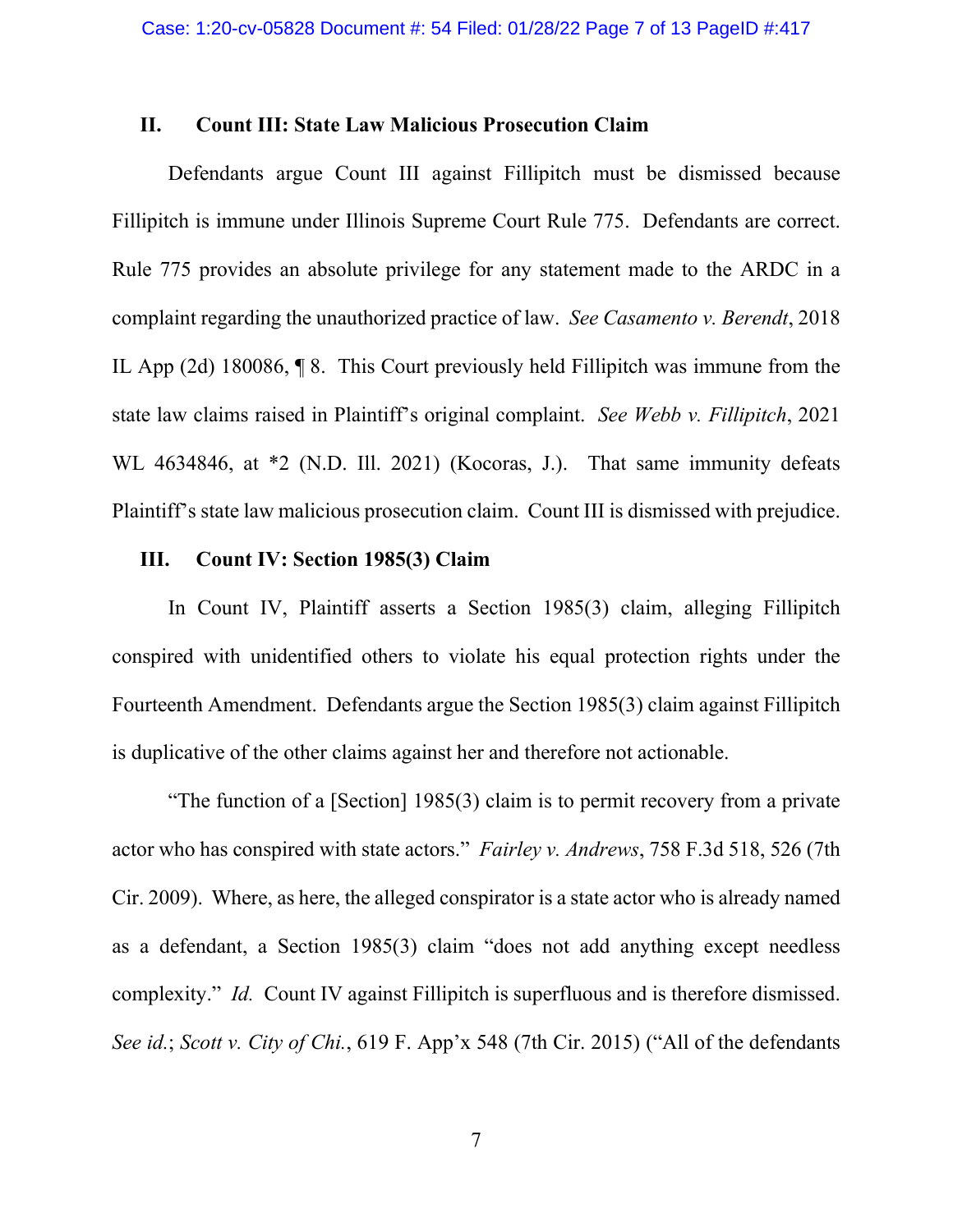#### Case: 1:20-cv-05828 Document #: 54 Filed: 01/28/22 Page 8 of 13 PageID #:418

in this suit, however, are public employees (plus their employer), which means that a conspiracy claim has no role to play.").

In his Response, Plaintiff seeks leave to modify the language of Paragraphs 69, 71, and 72 of the FAC to instead read: "Interfere with plaintiff Webb's right to pursue his rights to engage in Commerce activities pursuant to Article III of the Constitution for the United States of America." Dkt. # 48, at 18. But it is a "basic principle" that a complaint may not be amended by briefs in opposition to a motion to dismiss. *Agnew v. Nat'l Collegiate Athletic Ass'n*, 683 F.3d 328, 348 (7th Cir. 2012). The Court thus declines to grant Plaintiff's request. Count IV is dismissed.

## **IV. Count VI:** *Monell* **Claim against Will County**

Next, the *Monell* claim. Plaintiff attempts to bring a *Monell* claim against Will County for failure to supervise, control, and discipline. Defendants argue Plaintiff cannot state a *Monell* claim against Will County based on the conduct of Fillipitch or Holland because those positions are controlled and supervised by the chief judge of the circuit court, which is a separate legal entity from Will County. Again, Defendants are correct.

Plaintiff erroneously places much emphasis on the fact that Defendants are paid by Will County. "Under section 18(b) of article VI of the Illinois Constitution, clerks of circuit courts are nonjudicial members of the judicial branch of State government and are not county officers, even though county boards are required to pay and, subject to statutory limits, to fix their salaries." *Orenic v. Ill. State Lab. Rels. Bd.*, 127 Ill. 2d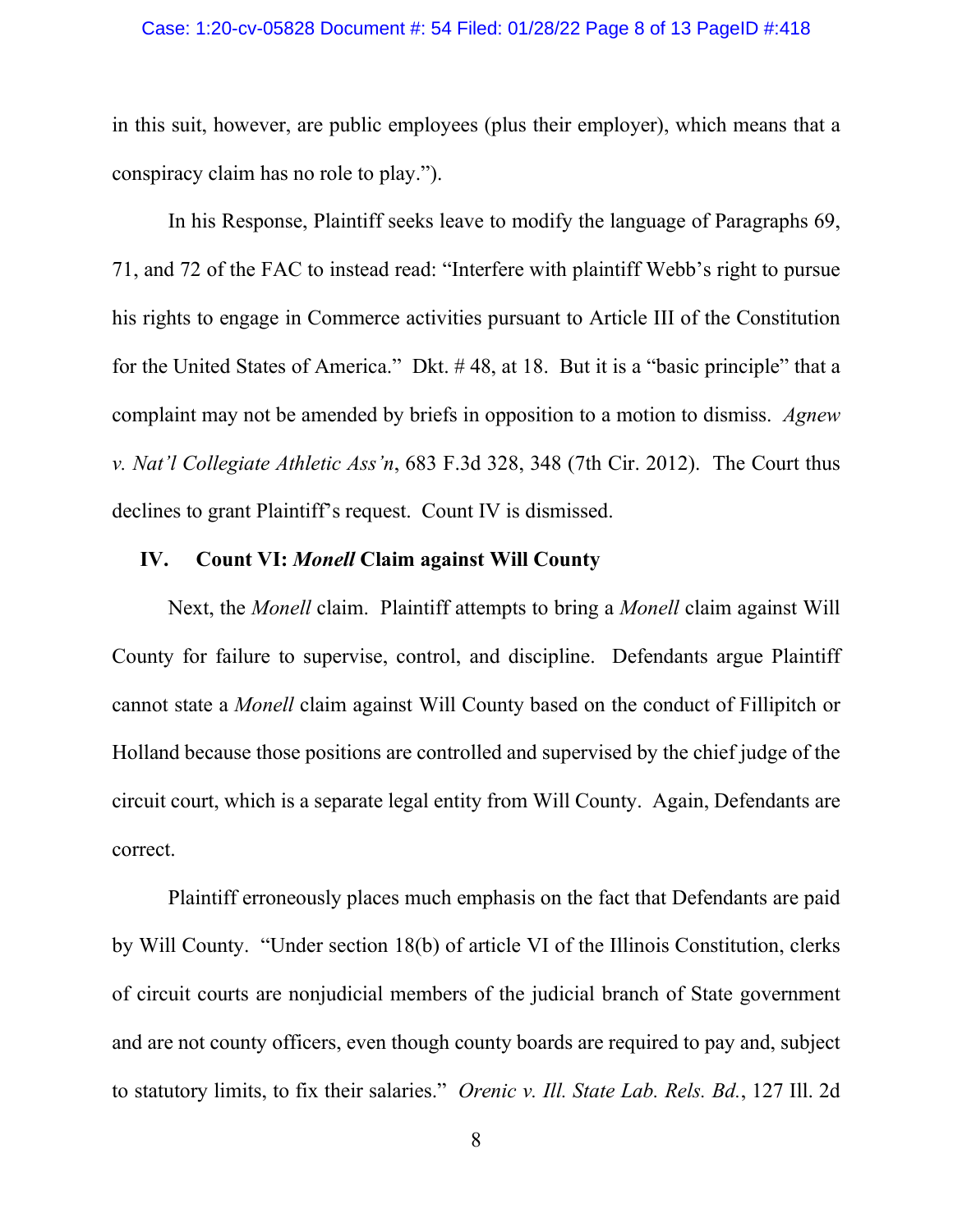453, 475–76 (1989). "The fact that a county pays the salaries of other nonjudicial employees in the judicial branch, or even administers personnel policies covering them by agreement with the judicial branch, does not in constitutional or statutory terms make the county their employer. Rather, the State, personified by the chief judge of each circuit, is their employer." *Id.* at 476.

Plaintiff's *Monell* claim is predicated solely upon the conduct of state court personnel, not Will County employees. Such a claim cannot stand. *See, e.g., Martinez v. Sgt. Hain*, 2016 WL 7212501, at \*4 (N.D. Ill. 2016) (collecting cases finding the county cannot be directly liable under *Monell* for policies, practices, or actions of the sheriff because it is a separate entity). The *Monell* claim against Will County is dismissed, with prejudice.

### **V. Defendant Holland**

Finally, in Count VI, Plaintiff brings a Section 1983 claim against Holland, alleging that Fillipitch's alleged discrimination was made possible by Holland's failure to supervise, control, and discipline her. Although Plaintiff has not yet effectuated service on Holland, Defendants urge the Court to exercise its discretion and examine the claim against Holland and find it untimely.

In the FAC, Plaintiff alleges he twice notified Holland in writing about his belief that Fillipitch had unlawfully reported him to the ARDC. The two writings were dated October 1, 2018, and October 15, 2018. Plaintiff also claims he went to Holland's office "a few days later," and Holland refused to speak with Plaintiff about the matter.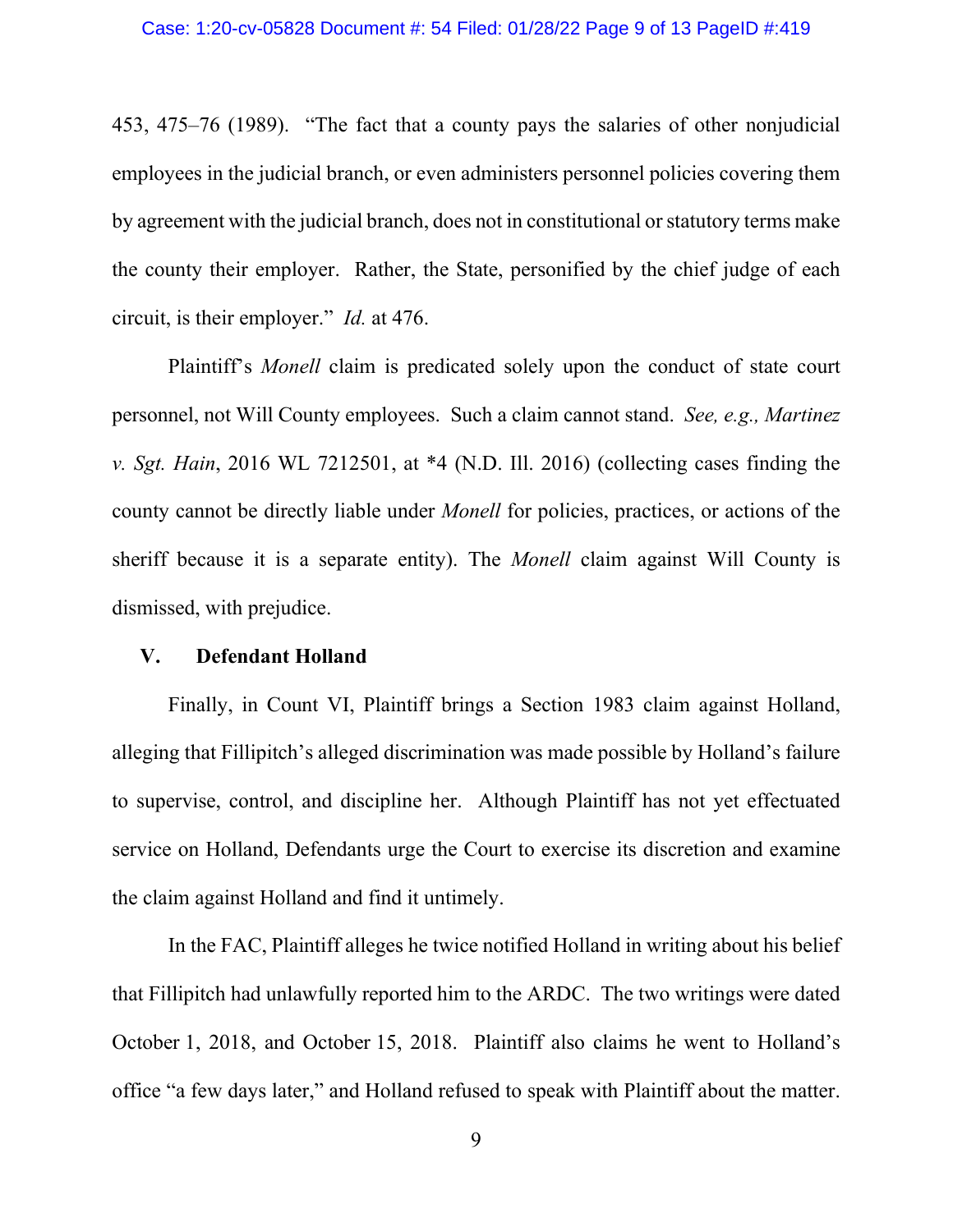#### Case: 1:20-cv-05828 Document #: 54 Filed: 01/28/22 Page 10 of 13 PageID #:420

Given these allegations, Defendants argue the latest any claim against Holland accrued was in October 2018, and Plaintiff did not add Holland to this action until more than three years later, when Plaintiff filed the FAC on November 30, 2021. Defendants contend the claim against Holland does not relate back to the original Complaint.

In his Response, Plaintiff says his claim against Holland is not limited to the events of October 2018; rather, the claim is "based upon defendant Holland's gross negligence toward not imposing any form of disciplinary action against Fillipitch after he became personally knowledgeable" about the ARDC's dismissal of the case due to a lack of substantial evidence.[2](#page-9-0) Plaintiff's claim against Holland is both substantively and procedurally deficient.

To start, Section 1983 does not allow actions against individuals merely for their supervisory role of others. *Zimmerman v. Tribble*, 226 F.3d 568, 574 (7th Cir. 2000). "To succeed on a claim for supervisory liability, a plaintiff must show that the supervisor was personally involved in the constitutional violation." *Gill v. City of Milwaukee*, 850 F.3d 335, 344 (7th Cir. 2017). That means the supervisor "must know about the conduct and facilitate it, approve it, condone it, or turn a blind eye for fear of what [he] might see." *Matthews v. City of E. St. Louis*, 675 F.3d 703, 708 (7th Cir. 2012) (cleaned up).

<span id="page-9-0"></span><sup>2</sup> Plaintiff also asks the Court to order the "automatic waiving of summons and verified first amended complaint" upon Holland. The Court declines to do so. Plaintiff is not exempt from following the requirements set forth in Rule 4.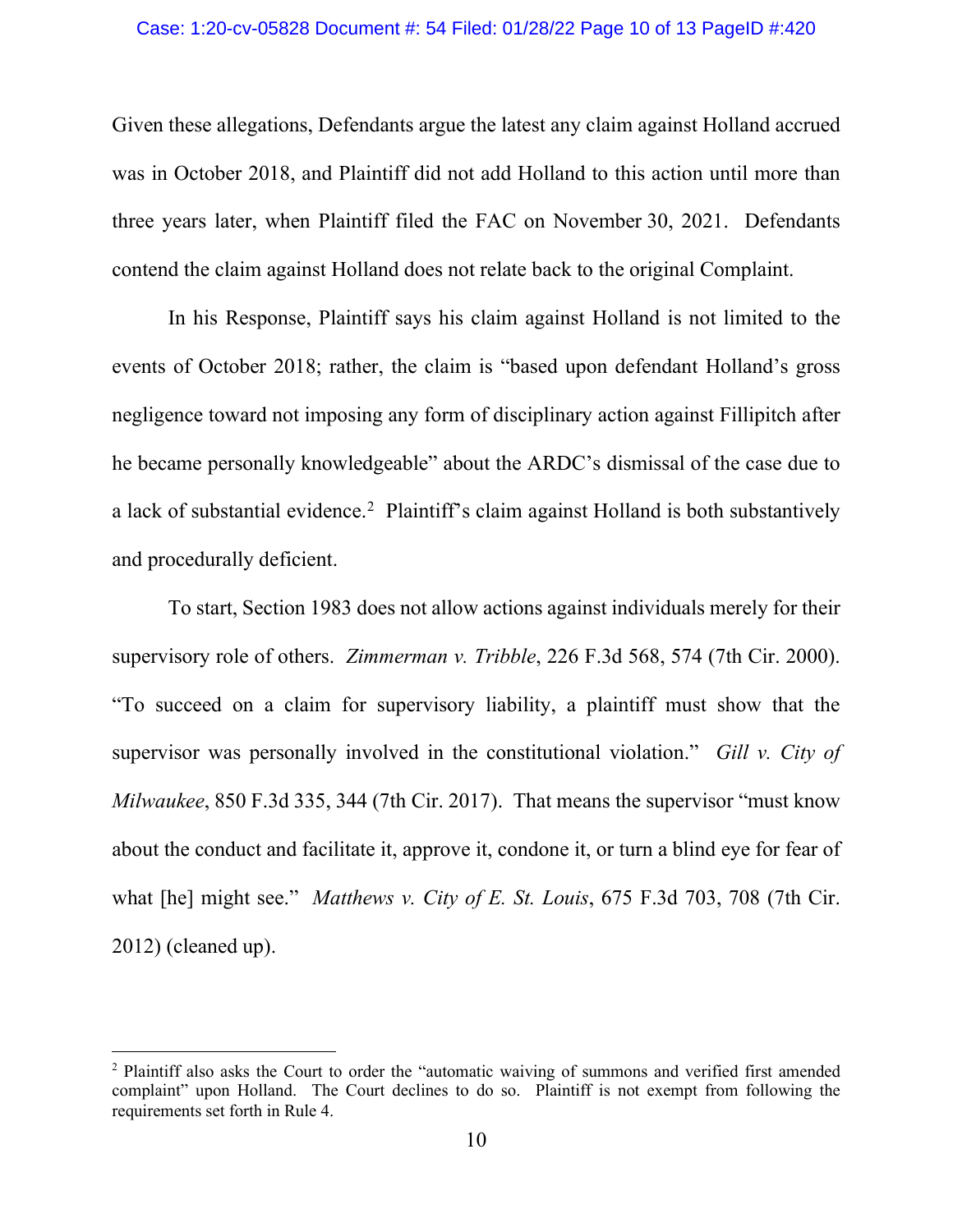#### Case: 1:20-cv-05828 Document #: 54 Filed: 01/28/22 Page 11 of 13 PageID #:421

Plaintiff's FAC fails to plausibly allege that Holland had such personal involvement in Fillipitch's alleged discriminatory conduct that is at the heart of the FAC. The FAC alleges Holland failed to act and follow up on Plaintiff's October 2018 written communications to Holland; failed to investigate Fillipitch's ARDC communication; and failed to take any disciplinary action against Fillipitch after the ARDC dismissed the complaint due to a lack of substantial evidence. These allegations are all based on events that occurred *after* Fillipitch's alleged discriminatory conduct.

Plaintiff's claim against Holland is also untimely. Again, the statute of limitations is an affirmative defense, so it typically is not a viable basis for challenging a complaint on a motion to dismiss. *See Cancer Found., Inc. v. Cerberus Capital Mgmt., LP*, 559 F.3d 671, 674 (7th Cir. 2009). But a complaint can defeat itself. A plaintiff can plead himself out of court on statute of limitations grounds if the face of the complaint shows that the claim is time-barred. *See McMurtry v. Wexford Health Sources, Inc.*, 2021 WL 1165102, at \*10 (N.D. Ill. 2021) (collecting cases). That is what Plaintiff has done here.

"Amended suits, which add new parties after the two-year period, are untimely and must be dismissed unless relation back applies or the running of the statute of limitations is tolled." *Terry v. Chi. Police Dep't*, 200 F. Supp. 3d 719, 724 (N.D. Ill. 2016). "An amendment to a pleading relates back to the date of the original pleading when:  $\dots$  (C) the amendment changes the party or the naming of the party against whom a claim is asserted, if Rule 15(c)(1)(B) is satisfied . . . ." *See* Fed. R. Civ. P.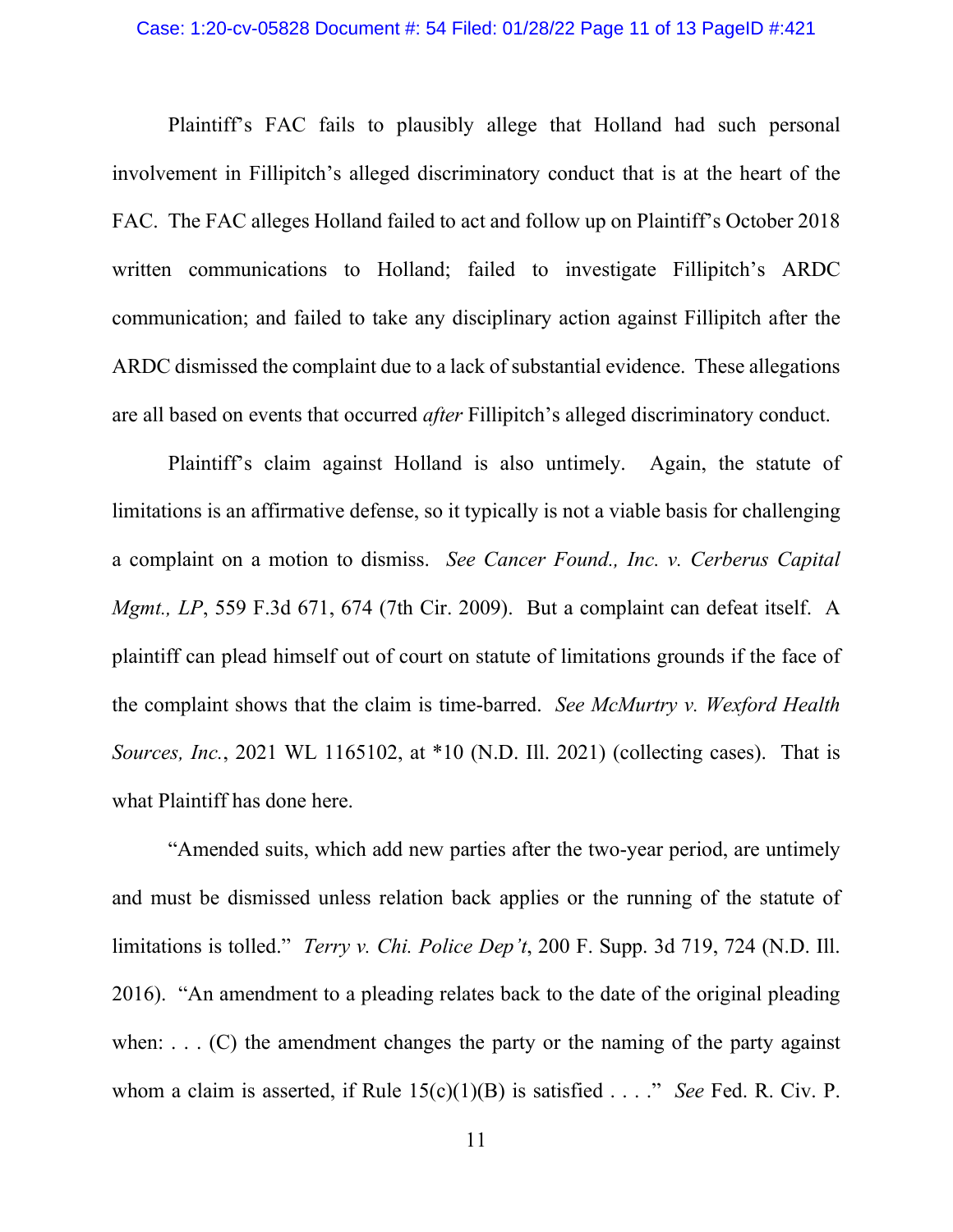$15(c)(1)(C)$ . Rule  $15(c)(1)(B)$  provides that the amendment must assert a claim arising out of the same "conduct, transaction, or occurrence set out—or attempted to be set out—in the original pleading." *See* Fed. R. Civ. P. 15(c)(1)(B).

If an amended complaint passes that barrier, a plaintiff must overcome two additional hurdles. *McMurtry*, 2021 WL 1165102, at \*10. The new defendant must have "received such notice of the action that it will not be prejudiced in defending on the merits." *See* Fed. R. Civ. P. 15(c)(1)(C)(i). Next, the new complaint relates back if the new defendant "knew or should have known that the action would have been brought against it*, but for a mistake concerning the proper party's identity.*" *See* Fed. R. Civ. P. 15(c)(1)(C)(ii) (emphasis added). Here, at a minimum, Plaintiff has not satisfied the last requirement.

The FAC explicitly demonstrates that, at least two years before filing his original Complaint, Plaintiff knew Holland's name and understood he was Fillipitch's supervisor. This is not a case of mistaken identity; Plaintiff simply changed his mind about who he wanted to sue. *See McMurtry*, 2021 WL 1165102, at \*12 ("Changing one's mind about who to sue—or making a tactical decision to expand the boundaries of the lawsuit to add new defendants—does not qualify as mistaken identity."). Relation back does not apply and the claim against Holland is dismissed.

### **CONCLUSION**

For the foregoing reasons, Defendants' Motion to Dismiss [44] is granted in part. Counts III and IV of Plaintiff's Verified First Amended Complaint against Defendant